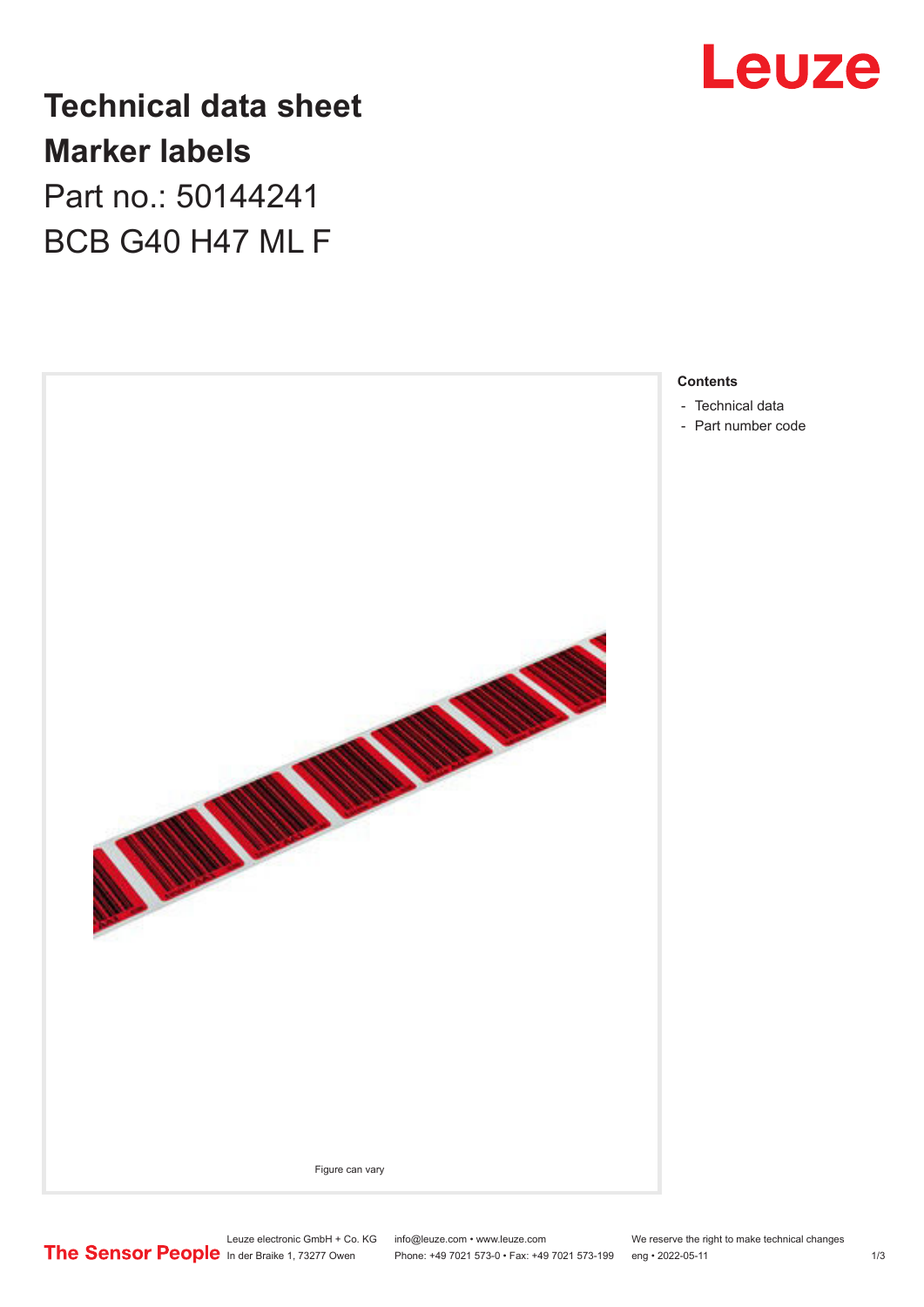## <span id="page-1-0"></span>**Technical data**

# Leuze

#### **Mechanical data**

| Dimension (H x L)                           | 47 mm x 40 mm             |
|---------------------------------------------|---------------------------|
| <b>Grid dimension</b>                       | 40 mm                     |
| Encoding                                    | FF <sub>1</sub>           |
| <b>Mechanical properties</b>                | Moisture resistant        |
|                                             | Partly chemical resistant |
|                                             | Scratch resistant         |
|                                             | UV resistant              |
|                                             | Wipe resistant            |
| <b>Adhesive</b>                             | Acrylate adhesive         |
| <b>Strength of adhesive</b>                 | $0.1$ mm                  |
| <b>Manufacturing process</b>                | Filmsetting               |
| Chemical resistance (at 23 °C over 24<br>h) | Diesel oil                |
|                                             | Heptane                   |
|                                             | Transformer oil           |
|                                             | White spirit              |
| Curing                                      | 72 h                      |
|                                             |                           |
| <b>Environmental data</b>                   |                           |
| Ambient temperature, operation              | $-40$ 120 °C              |
| <b>Processing temperature</b>               | 045 °C                    |
| Recommended processing tempera-<br>ture     | 1025 °C                   |

Salt spray fog (150 h/5 %)

UV light

Free of grease Smooth

Dry

|  | <b>Classification</b> |  |
|--|-----------------------|--|
|  |                       |  |
|  |                       |  |

| <b>Customs tariff number</b> | 48211010 |
|------------------------------|----------|
| <b>ECLASS 5.1.4</b>          | 27280190 |
| <b>ECLASS 8.0</b>            | 27280190 |
| <b>ECLASS 9.0</b>            | 27280192 |
| ECLASS 10.0                  | 27280192 |
| <b>ECLASS 11.0</b>           | 27280192 |
| <b>ECLASS 12.0</b>           | 27280192 |
| <b>ETIM 5.0</b>              | EC002498 |
| <b>ETIM 6.0</b>              | EC003015 |
| <b>ETIM 7.0</b>              | EC003015 |

### **Part number code**

#### **BCB Bar code tape** Part designation: **BCB AAA BBB CCCC DDDD E**

**Resistance** Humidity

**Temperature resistance**  $-40$  ... 120 °C **Property of base** Clean

| <b>DVD</b>  | Dal coue tape                                                                                                                                                                                                                                                                                                     |
|-------------|-------------------------------------------------------------------------------------------------------------------------------------------------------------------------------------------------------------------------------------------------------------------------------------------------------------------|
| <b>BCB</b>  | <b>Series</b><br>BCB: Bar code tape                                                                                                                                                                                                                                                                               |
| <b>AAA</b>  | Grid / grid dimension<br>G30: 30 mm<br>G40: 40 mm                                                                                                                                                                                                                                                                 |
| <b>BBB</b>  | Tape height / special height<br>H25: height 25 mm<br>H47: height 47 mm<br>SH1: special height, individually between 20 - 32 mm<br>SH2: special height, individually between 33 - 47 mm<br>SH3: special height, individually between 48 - 70 mm<br>SH4: special height, individually between 71 - 140 mm           |
| <b>CCCC</b> | Tape length / special length<br>Lxxx: tape length in mm<br>SL: Special length                                                                                                                                                                                                                                     |
| <b>DDDD</b> | <b>Options</b><br>TWIN: two identical printed tapes<br>MVS: Measurement Value Switch (color red)<br>MV0: Measurement Value Zero (color yellow)<br>ML: Marker label<br>RW: Reverse Winding (changed winding direction, the smallest position value is inside on the wrapping core)<br>RK: Repair Kit (repair tape) |